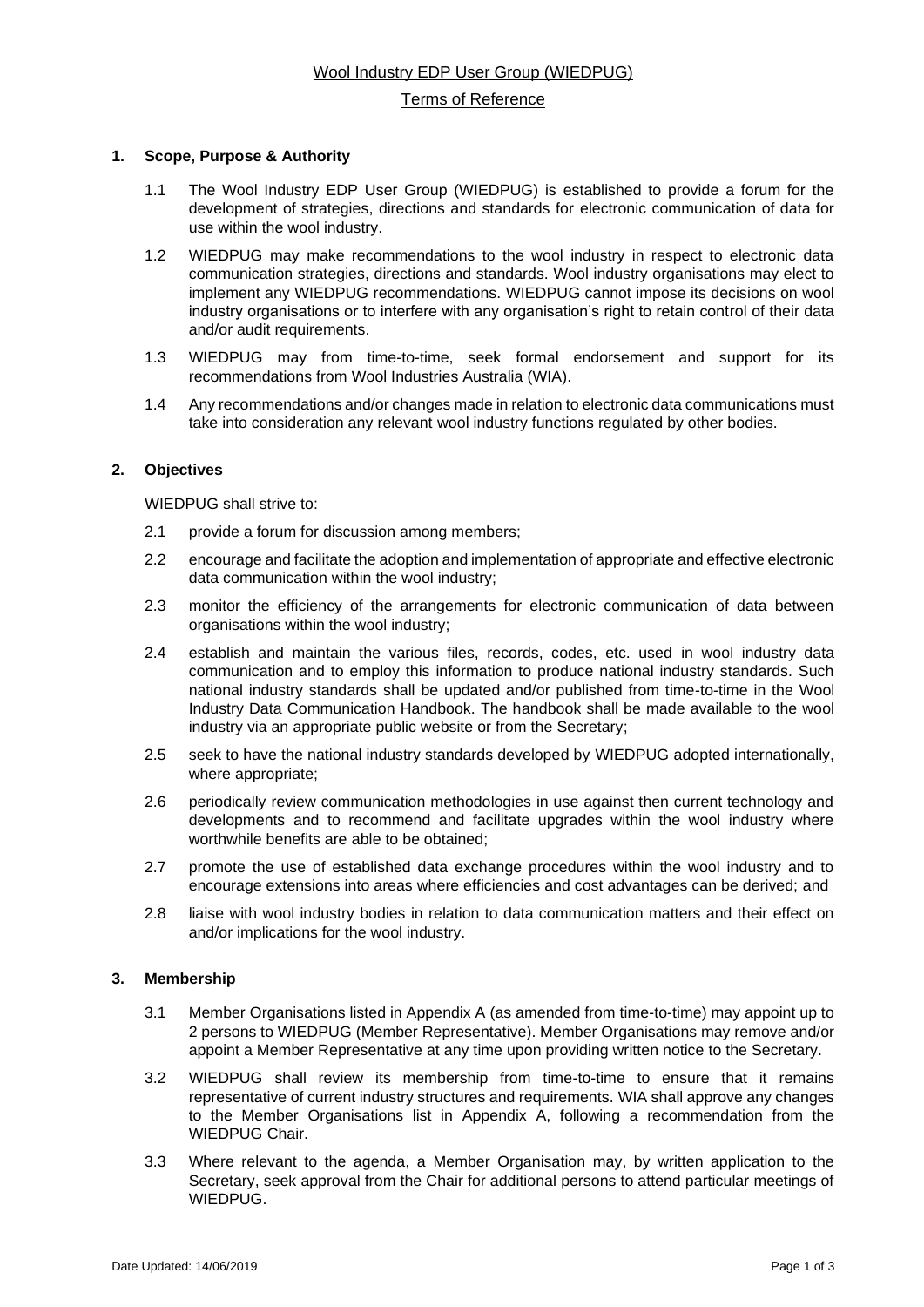- 3.4 Persons and organisations may seek WIEDPUG Observer Membership via written application to the Secretary. Such applications will be considered and may be approved by WIEDPUG in its absolute discretion. A list of current Observer Organisations is contained in Appendix A. Observer Membership may be revoked at any time by a majority decision of Member Representatives.
- 3.5 Observer Organisations are permitted to appoint one person to WIEDPUG (Observer Representative) to attend WIEDPUG meetings. Additional persons may be nominated to attend a particular meeting by an Observer Representative via written application to the Secretary and approval by the Chair. Observer Representatives have no voting entitlements.
- 3.6 The Chair may, with the approval of a majority of the Member Representatives, ask a participant to leave a meeting, should that attendee's conduct be deemed inappropriate.
- 3.7 Member Representatives may meet separately from Observer Representatives when discussing policy matters.
- 3.8 In the event that there is a failure to reach consensus on any issue among Member Representatives, the Chair shall advise WIA of the issue and the views on the matter expressed by individual Member Representatives, with a view of seeking a resolution.

Where the matter cannot be so resolved, it will be declared as such, but may be reintroduced for consideration at a later time, whether in its original or amended form.

## **4. Chair & Secretary**

- 4.1 The Chair of WIEDPUG shall be appointed by WIA for a 3-year term following recommendation received from Member Representatives.
- 4.2 The Secretary shall be appointed by the Member Representatives.

## **5. Terms of Reference**

- 5.1 A current copy of the Terms of Reference of WIEDPUG shall be available on a public website or from the Secretary.
- 5.2 These Terms of Reference may be altered from time-to-time, subject to approval by WIA.

#### **6. Meetings**

- 6.1 Meetings of WIEDPUG shall be held as required and determined by the Chair and Member Representatives.
- 6.2 No less than 14 days' notice will be given to all appropriate Representatives of the date, time and place of all such meetings, together with an agenda for the meeting. This may be altered provided all Member Representatives agree to waive the normal notice period.
- 6.3 Member Representatives from more than half of the Member Organisations present shall be a quorum.

# **7. Minutes of Meetings**

7.1 The Secretary will keep accurate Minutes of the proceedings of such meetings and enter the same in the Minute Book. Such Minutes, subject to confirmation at the next meeting, will be accepted as the official record of such meetings.

#### **8. Funding/Finance**

8.1 Member and Observer Organisations shall be responsible for the expenses incurred by their Representatives through attendance at meetings or on other WIEDPUG business.

#### **9. Indemnity**

9.1 The Chair, Members, Observers and Secretary shall be indemnified by their respective Member and Observer Organisations against all claims, liability, loss, damage and expense incurred as a result of any action or decision properly taken in good faith in relation to the performance of their roles as Member and/or Observer Representatives.